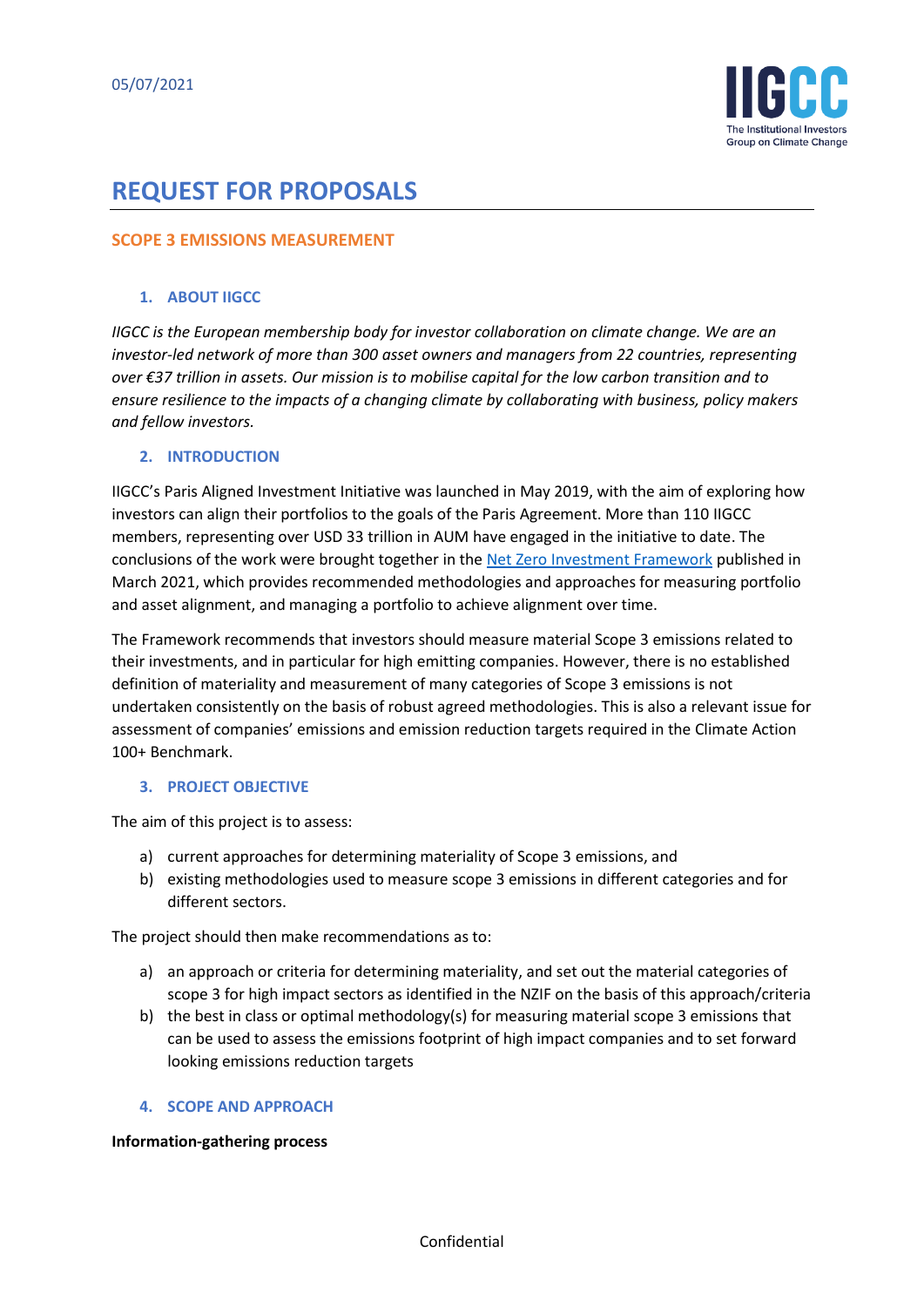# 05/07/2021

This project should be conducted through primarily through secondary research using available datasets, studies and literature, and supplemented by interviews with relevant experts, including companies in high emitting sectors, emissions data providers, and NGOs.

The study should consider, but not be limited to, the following sources and providers of approaches to materiality/measurement:

- GHG Protocol / WRI
- CDP
- SBTi
- Transition Pathways Initiative
- **Trucost**
- **Sustainalytics**
- Beyond Ratings
- Bloomberg
- Thomson Reuters
- **MSCI**
- South Pole
- Partnership for Carbon Accounting Financials
- EU Technical Expert Group
- GRESB
- Arabesque
- ISS

### **5. Deliverables**

The deliverable should consist of a concise report addressing the components set out below. It be succinct, clear and in plain English. Visuals (charts, schemes) are preferred over lengthy text but data should be well contextualised. The deliverables should include a document providing the information set out in the attached excel spreadsheet, based on the recommended approach to defining materiality and optimal methodology identified.

### **1. Introduction**

The introduction should provide the context for the study, objectives and the process undertaken to conduct the analysis.

### **2. Materiality**

This section should provide an overview of potential approaches to determining materiality that are currently used by third parties, and any alternative approaches that could be used taking into account the five criteria for assessment set out in the NZIF (impact, rigour, practicality, accessibility, accountability).

The section should assess the advantages and disadvantages of the different approaches identified to make recommendations as to how materiality of Scope 3 emissions should be determined.

This section should then set out how this approach translates into guidance for investors and companies to assess materiality and calculate Scope 3 emissions for each high impact sector(see Appendix B of the Net Zero Investment Framework).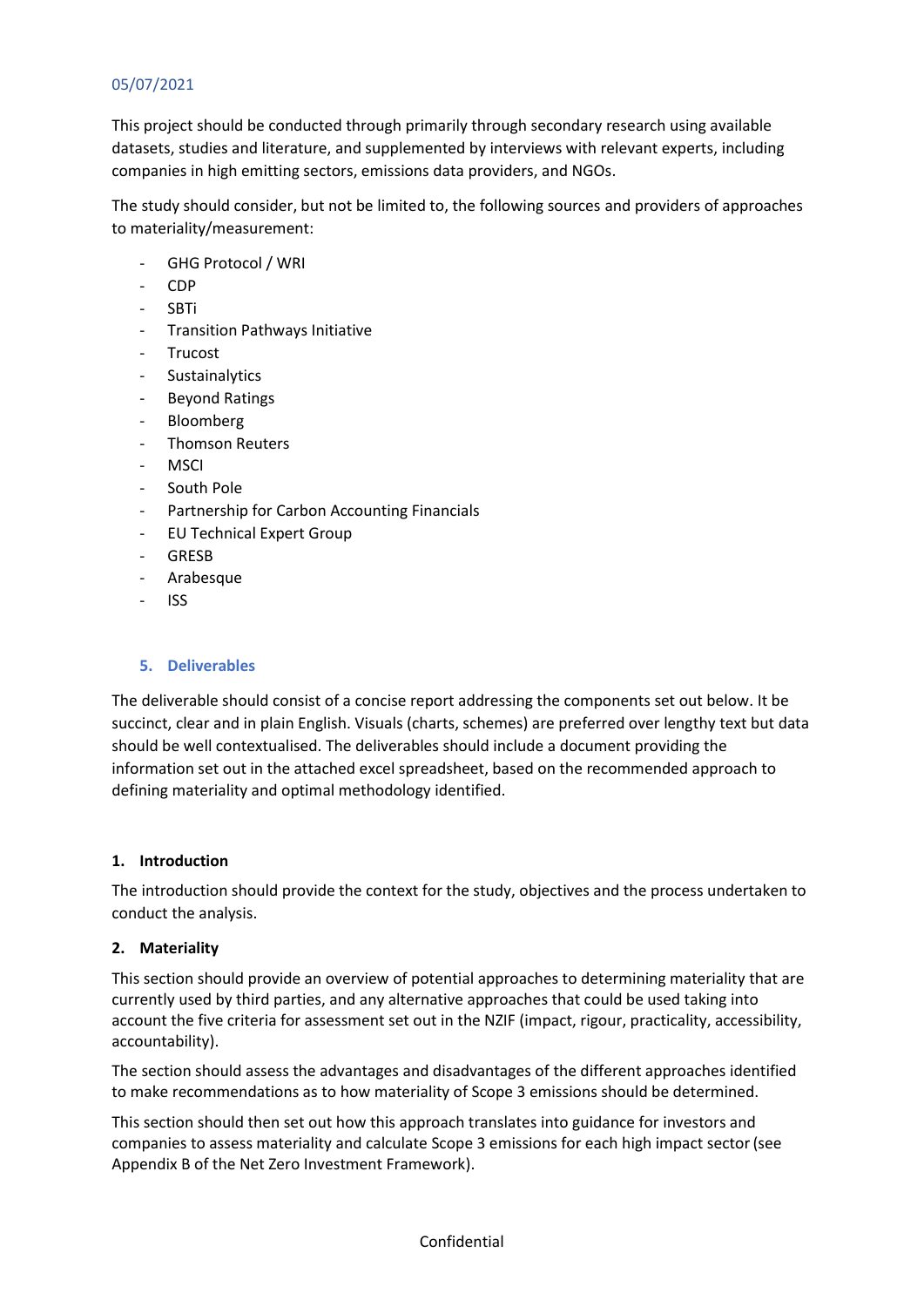## 05/07/2021

This section should highlight specific challenges and issues in relation to different sectors, subsectors, and types of company within a sector that might affect the determination of materiality.

#### **3. Measurement**

This section should provide an overview of current methodologies for measuring or estimating the 15 categories of scope 3 emissions, including:

- An overview of the GHG protocol guidance and key gaps which allow for differentiation among methodologies based on the protocol
- An assessment of current methodologies used by third parties to measure/estimate and account for Scope 3 emissions in carbon footprinting and target setting, and the main methodological choices/points of differentiation
- An assessment of issues relevant to specific sector contexts that may influence choice of methodology/estimation technique

The section should then make recommendations as to the optimal methodology, including key components of an optimal methodology and identification of the current best in class approach according to the assessment of recommended components.

### **4. Sectoral Assessment**

Complete spreadsheet or similar template

#### **6. TIMELINE**

We expect the work to commence in August 2021 and are looking to conclude the project by end of October.

A detailed timeline will be developed and agreed upon after a consultant has been appointed.

### **7. RESOURCING**

The approximate budget available for this project is [£30,000 excluding VAT]. The proposal should indicate the necessary resource to complete the project, broken down by activity and component.

### **8. HOW TO SUBMIT A PROPOSAL**

Please send your proposal via email to Oliver Graye[r ograyer@iigcc.org](mailto:ograyer@iigcc.org) and Daisy Streatfeild [dstreatfeild@iigcc.org](mailto:dstreatfeild@iigcc.org) by close of business 16 August.

Your proposal must include details of proven experience and knowledge of emissions accounting and familiarity with the methodologies of various providers. Examples of previous or similar work is welcome.

#### **9. QUERIES**

For any questions regarding the project, please contact Daisy Streatfeild [dstreatfeild@iigcc.org](mailto:dstreatfeild@iigcc.org)